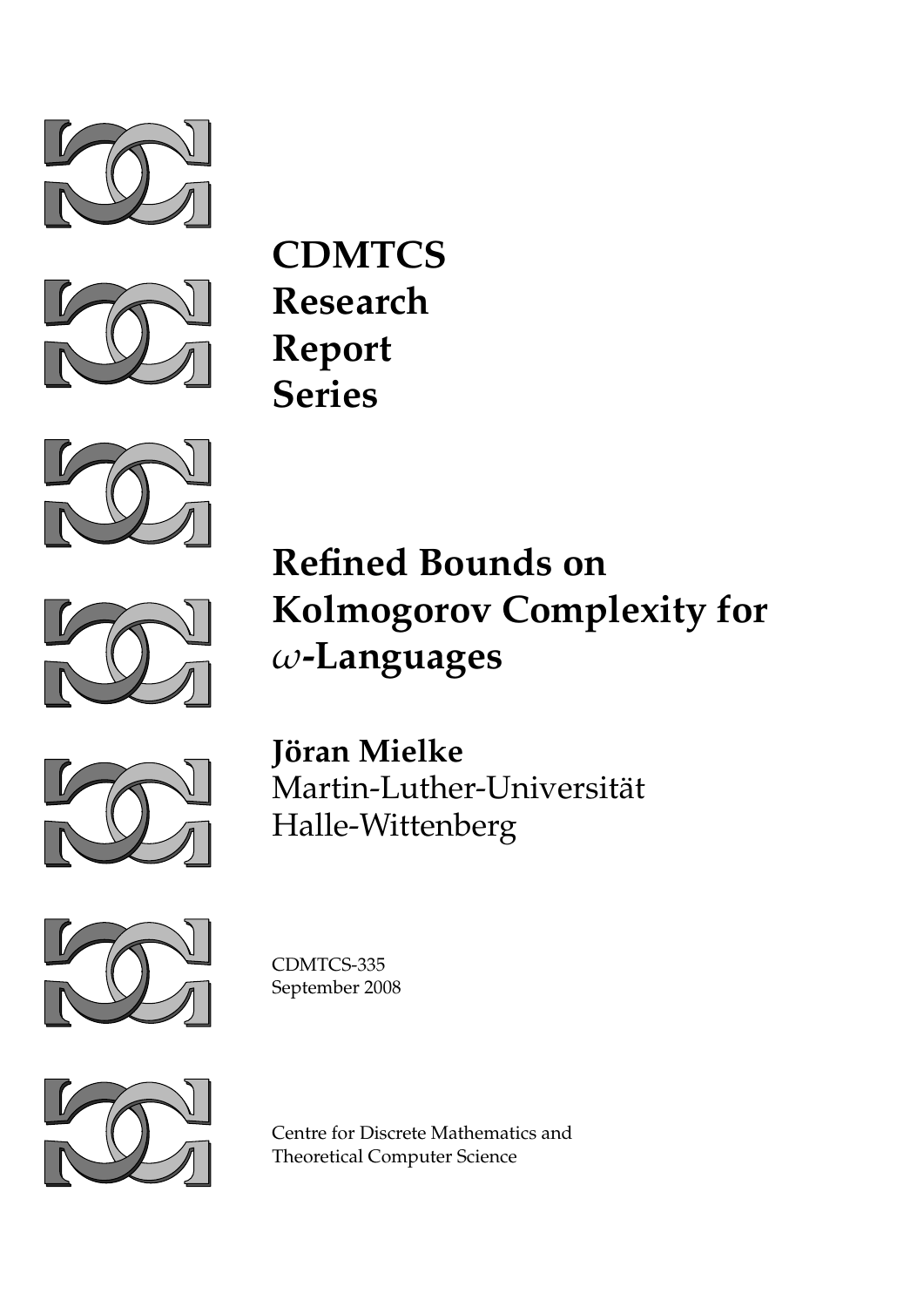# **Refined Bounds on Kolmogorov Complexity for** *ω***-Languages**<sup>∗</sup>

Jöran Mielke

Martin-Luther-Universitat Halle-Wittenberg ¨ Institut für Informatik von-Seckendorff-Platz 1, D–06099 Halle (Saale), Germany Electronic Mail: mielke@informatik.uni-halle.de

#### **Abstract**

The paper investigates bounds on various notions of complexity for *ω*–languages. We understand the complexity of an *ω*–languages as the complexity of the most complex strings contained in it. There have been shown bounds on simple and prefix complexity using fractal Hausdorff dimension. Here these bounds are refined by using general Hausdorff measure originally introduced by Felix Hausdorff. Furthermore a lower bound for a priori complexity is shown.

### **Contents**

|   | 1 Introduction                             |                  |
|---|--------------------------------------------|------------------|
|   | 2 Notation and Preliminary Results         | $\overline{2}$   |
| 3 | <b>Generalisation of Hausdorff Measure</b> | 4                |
| 4 | <b>Refinement of Complexity Bounds</b>     | 5<br>5<br>7<br>8 |
|   | Conclusion                                 | 9                |

<sup>∗</sup>The results of this paper were presented at the Fifth International Conference on Computability and Complexity in Analysis, August 21-24, 2008, Hagen, Germany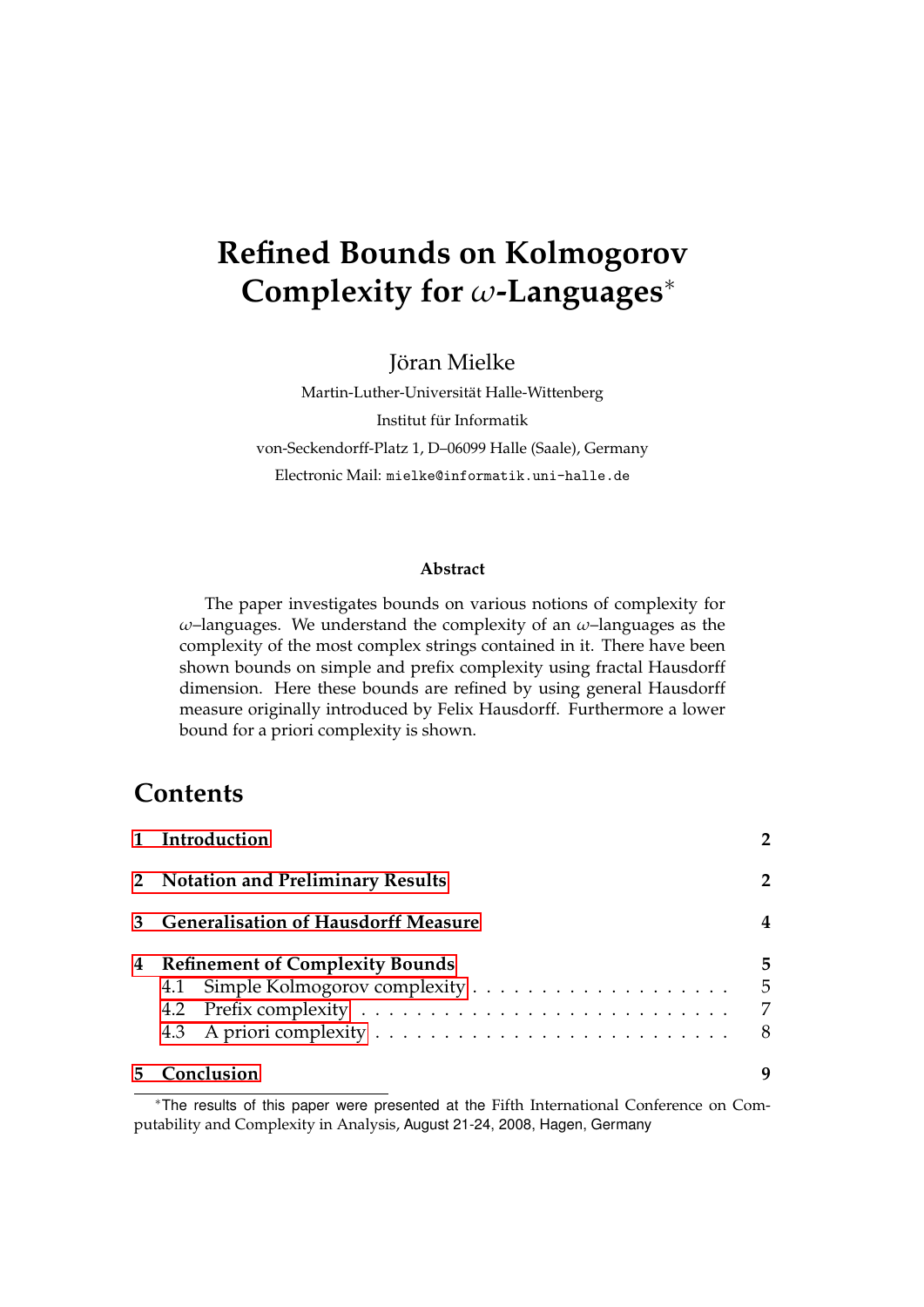### <span id="page-2-0"></span>**1 Introduction**

Algorithmic complexity was introduced to investigate the amount of information of strings. It measures the information of a string as the length of the shortest programme that outputs the string. A comprehensive work on the variants of complexity is the book [\[4\]](#page-10-0) by Li and Vitániy. The approach on *ω*–languages we follow is to find complexity bounds for the most complex *ω*–words contained in the *ω*–language. Here we find another witness to the obvious assumption that large *ω*–languages contain complex *ω*–words. The notion of 'large' used in this paper is taken from geometric measure theory. In [\[3\]](#page-10-1) Felix Hausdorff introduced the general fractal Hausdorff measure which allows a detailed investigation of infinite sets having Lebesgue measure zero. The concepts of fractal geometry are described at full length in Falconer's book [\[2\]](#page-10-2). In the papers [\[8\]](#page-10-3) and [\[1\]](#page-10-4) have been proved lower bounds for simple and prefix complexity depending on the Hausdorff dimension. We use the general Hausdorff measures to improve these bounds and to find a lower bound on a priori complexity for *ω*–languages.

# <span id="page-2-1"></span>**2 Notation and Preliminary Results**

In this section we briefly recall the concept of Kolmogorov complexity of (in)finite words and measures (of *ω*-languages). For more detailed information the reader is referred to the textbooks [\[4\]](#page-10-0) and [\[2\]](#page-10-2). In the following *X* is a finite alphabet with cardinality  $|X| = r$ . By  $X^*$  we denote the set (monoid) of words on *X*, including the *empty word ε*, and *X <sup>ω</sup>* is the set of infinite words (*ω*–words) over *X*. For *w* ∈ *X*<sup>\*</sup> and *η* ∈ *X*<sup>\*</sup> ∪ *X<sup>ω</sup>* let *w* ⋅ *η* be their concatenation. We extend this concatenation in the obvious way to subsets  $W \subseteq X^*$ and  $B \subseteq X^* \cup X^\omega$ . For a language W let  $W^* := \bigcup_{n \in \mathbb{N}} W^n$  be the *submonoid* of *X*<sup>\*</sup> generated by *W*, and by  $\widetilde{W}^{\omega} := \{w_1 \cdots w_n \cdots \mid w_n \in W \setminus \{\epsilon\}\}\$  we denote the subset of *X <sup>ω</sup>* formed by concatenating words of *W*. Furthermore |*w*| is the *length* of the word  $w \in X^*$  and  $\text{pref}(\overline{B})$  is the set of all finite prefixes of strings in  $B \subseteq X^* \cup X^\omega$ , we abbreviate  $w \in \text{pref}(\{\eta\})$  by  $w \sqsubseteq \eta$ . By  $\xi[n]$  we denote the prefix of *ξ* ∈ *X* <sup>∗</sup> ∪ *X <sup>ω</sup>* of length *n*. And again for any language *W* let  $W^{\delta}:=\{\xi\,\mid\,|{\rm pref}(\xi)\cap W|=\infty\}$  the subset of  $\omega{\rm -words}$  of  $X^{\omega}$  containing infinitely many prefixes of *W*, called *δ*–limit of *W*.

It is useful to consider the set  $X^\omega$  as a metric space (Cantor space)  $(X^\omega, \rho)$  of all  $ω$ –words over the alphabet *X* where the metric is  $ρ$  is defined as follows

$$
\rho(\xi,\eta):=\inf\{r^{-|w|} \mid w \sqsubset \xi \wedge w \sqsubset \eta\}
$$

The open (and simultaneously closed) balls in  $(X^{\omega}, \rho)$  are the sets of the form  $w \cdot X^{\omega}$ , where  $w \in X^*$ . The diameter of these balls is  $d(w \cdot X^{\omega}) = r^{-|w|}$ .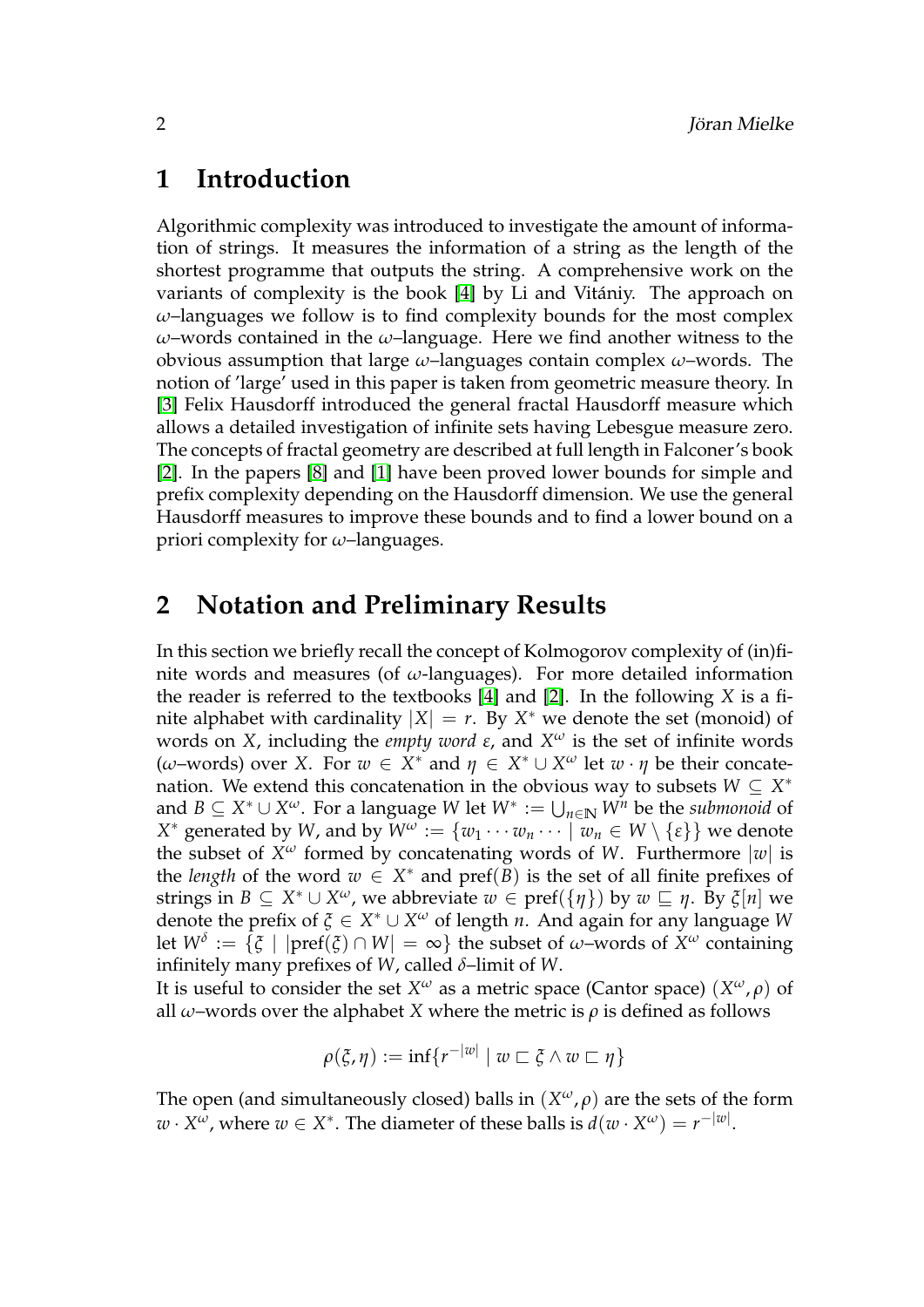Programme size complexity defines the complexity of a finite string to be the length of a shortest programme which prints the string. Let  $\varphi : X^* \to X^*$  be a partial–recursive function. The complexity of a word  $w \in X^*$  with respect to *ϕ* is defined as

$$
\mathcal{K}_{\varphi}(w) := \{ |\pi| \mid \pi \in X^* \wedge \varphi(\pi) = w \}
$$
 (1)

It is well known that there is an optimal partial–recursive function  $\mathfrak{U}$ , that is, a function satisfying that for every partial–recursive function *ϕ*

$$
\exists c_{\varphi} \forall w (w \in X^* \to \mathbf{K}_{\mathfrak{U}}(w) \leq \mathbf{K}_{\varphi}(w) + c_{\varphi}) \tag{2}
$$

We fix an optimal function  $\mathfrak U$  and further on we call the complexity with respect to this function KS. The conditional complexity  $K_{\varphi}(w|n)$  is length of a shortest programme which outputs *w* under the additional input *n* (w.r.t. function *ϕ*). For every  $w \in X^*$  and  $n \in \mathbb{N}$  holds  $KS(w|n) \leq KS(w) + c$  true.

If we solely consider partial–recursive functions  $\varphi$  with prefix–free domains dom(*ϕ*) ⊆ *X* <sup>∗</sup> we obtain an optimal function in the same way. The complexity function with respect to this (fixed) optimal function is called KP.

The third notion of complexity this paper deals with is a priori complexity. It is obtained in the following way. Consider a semimeasure  $m$  on  $X^*$ , that is a function which satisfies  $m(\epsilon) \leq 1$  and  $m(w) \geq \sum_{x \in X} m(wx)$ , for any  $w \in X^*$ . In [\[10\]](#page-10-5) Levin proved the existence of a universal semicomputable semimeasure  $m'$ , that is for all semimeasures *m* there is a constant  $c_m$  such that

<span id="page-3-0"></span>
$$
\forall w \in X^* \qquad m(w) \leq c_m \cdot m'(w) \tag{3}
$$

Then the a priori complexity is defined as  $KA(w) = -\log_r m'(w)$ . A well known property of KA is

**2.1 Proposition** The function KA is a minimal upper semicomputable total function satisfying

$$
\sum_{w \in M} r^{-\text{KA}(w)} \le 1, \qquad \text{for any prefix-free set } M \subseteq X^*.
$$

Accordingly, the complexity of an infinite word *ξ* is a function mapping the natural number *n* to the complexity of the *n*–length prefix of *ξ*.

#### **2.1 Definition** Let *ξ* ∈ *X ω*.

- 1. The function  $KS(\xi[\cdot]) : \mathbb{N} \to \mathbb{N}$  is called simple Kolmogorov complexity of *ξ*.
- 2. The function  $KS(\xi[\cdot||\cdot): \mathbb{N} \times \mathbb{N} \to \mathbb{N}$  is called conditional complexity of *ξ*.
- 3. The function  $KP(\xi[\cdot]): \mathbb{N} \to \mathbb{N}$  is called prefix complexity of  $\xi$ .
- 4. The function  $KA(\xi[\cdot]): \mathbb{N} \to \mathbb{N}$  is called a priori complexity of  $\xi$ .

Throughout the paper the notation follows mainly Uspensky and Shen in [\[9\]](#page-10-6).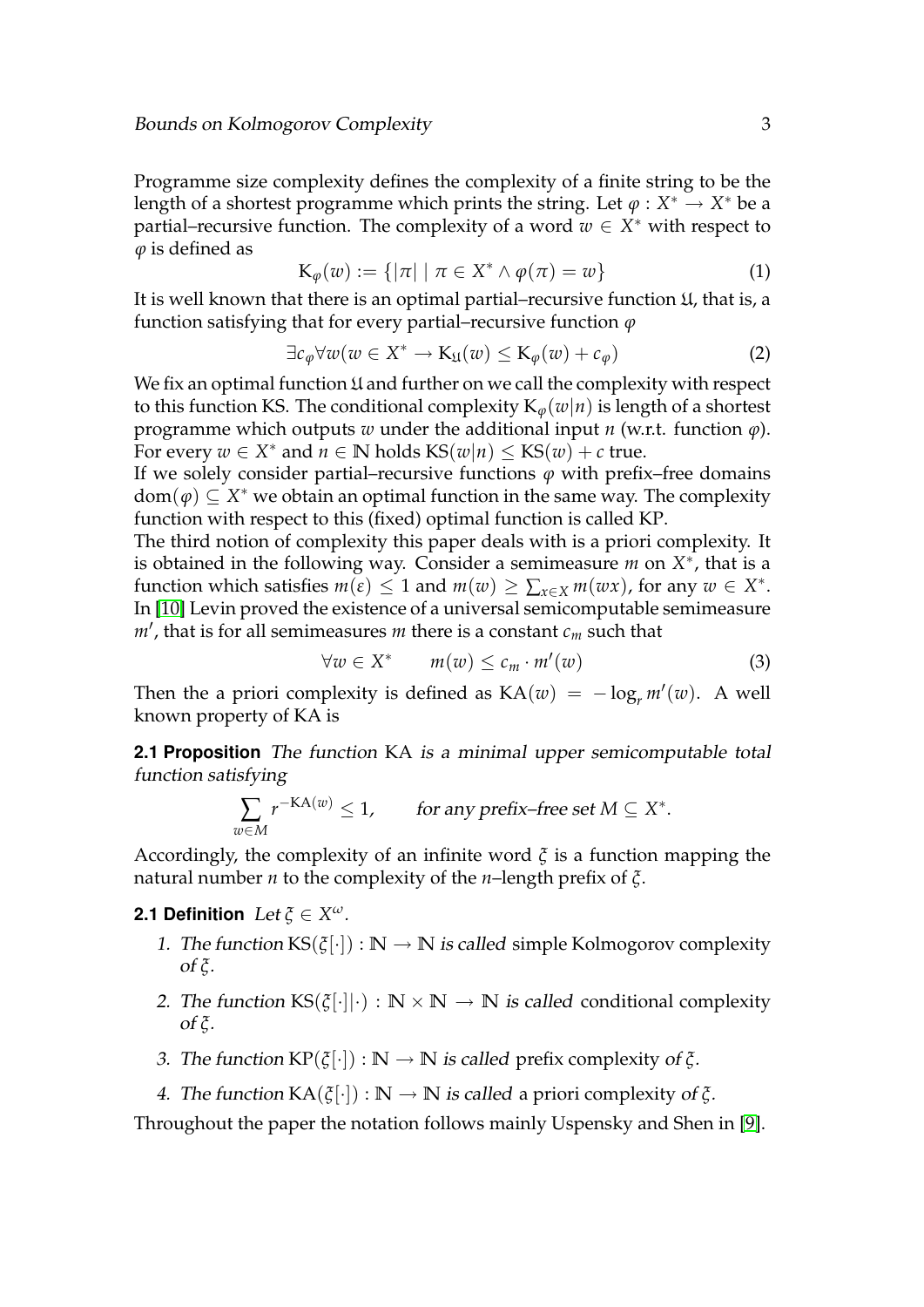# <span id="page-4-0"></span>**3 Generalisation of Hausdorff Measure**

As mentioned above, we achieve complexity bounds by a fractal (Hausdorff–) measure. For the purpose of defining the desired measures we need to characterise dimension–functions, that is, functions that "behave well" in the neighbourhood of zero. The behaviour below zero is not important for the definition of our measures. In detail we have the following requirements

**3.1 Definition** A function  $h : [0, \infty) \rightarrow [0, \infty)$  is called dimension function if

- <span id="page-4-1"></span>1.  $h(t) > 0$  for all  $t > 0$ ,  $h(0) = 0$ ,
- 2. *h* is increasing for  $t > 0$ , and
- 3. *h* is continuous from the right for all  $t \geq 0$ .

Now we use the usual construction of an outer measure.

**3.2 Definition** For *F* ⊆ *X <sup>ω</sup>* and *h* a dimension function

$$
\mathcal{H}^{h}(F) := \lim_{l \to \infty} \inf \left\{ \sum_{w \in W} h(r^{-|w|}) \mid F \subseteq W \cdot X^{\omega} \wedge \forall w (w \in W \to |w| \geq l) \right\}
$$

is called the Hausdorff *h*–measure (or *h*–measure) of *F*.

Here the condition  $\forall w(w \in W \rightarrow |w| \geq l)$  means, that the diameters of the covering sets are at most *r* −*l* . A well–known family satisfying the conditions of Definition [3.1](#page-4-1) is the family of exponential functions  $h(t) = t^{\alpha}$ , with  $0 \le \alpha \le 1$ . The measures derived from these functions are the common *α*–dimensional (Hausdorff–) measures which we call **L***<sup>α</sup>* throughout the paper.

First we examine how the different measures are related to each other. Given two dimension functions  $g$  and  $h$  a comparison of  $\mathcal{H}^h$  and  $\mathcal{H}^g$  can be achieved by simply comparing the behaviour of the functions *g* and *h* close to zero. The following lemma gives a relation between the behaviour of the dimension functions  $g$  and  $h$  and the corresponding measures  $\mathcal{H}^h$  and  $\mathcal{H}^g.$ 

#### **3.1 Lemma** ([\[3\]](#page-10-1))

Let *g*, *h* dimension functions and  $F \subseteq X^{\omega}$ .

- <span id="page-4-2"></span>1. If  $\frac{h(t)}{g(t)} \longrightarrow 0$  for  $t \longrightarrow 0$ , then  $\mathcal{H}^g(F) < \infty$  implies  $\mathcal{H}^g(F) = \infty$  and  $\mathcal{H}^{h}(F)>0$  implies  $\mathcal{H}^{g}(F)=\infty$ .
- 2. If  $c_1 \cdot g(t) \leq h(t) \leq c_2 \cdot g(t)$  for constants  $c_1, c_2 > 0$  and sufficiently small *t*, then for every  $\omega$ -language F it holds  $c_1 \cdot H^g(F) \leq H^h(F) \leq c_2 \cdot H^g(F)$ .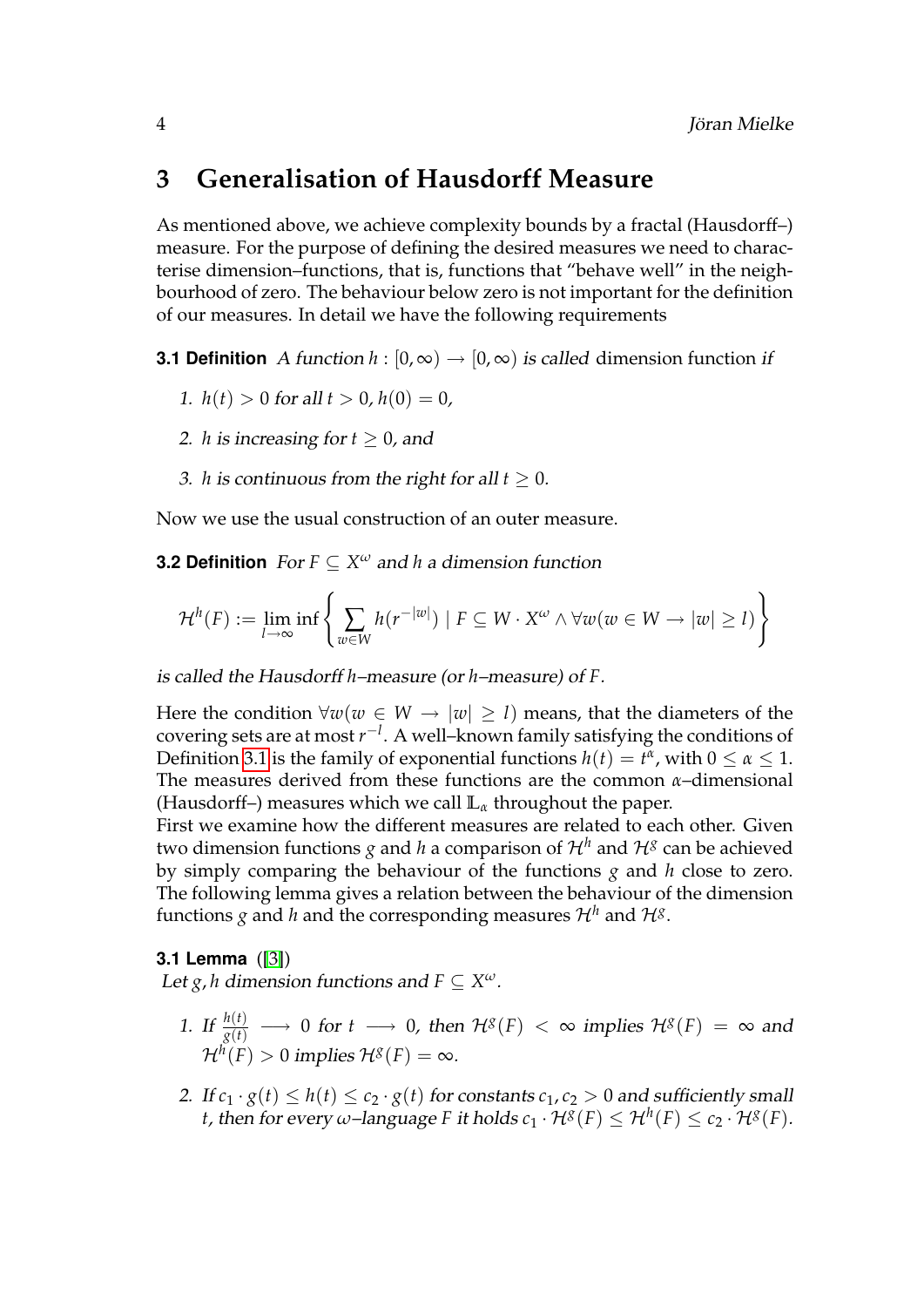From this lemma we derive that if  $g(t) \leq h(t)$  for sufficiently small *t*, then  $\mathcal{H}^g(F) \leq \mathcal{H}^h$ Especially if  $g(t) = c \cdot h(t)$  for some  $c > 0$ , then  $\mathcal{H}^g(F) = c \cdot \mathcal{H}^h(F).$  Additionally, the second part gives us the following equivalence of the measures  $\mathcal{H}^g$  and  $\mathcal{H}^h$ : the measures  $\mathcal{H}^g$  and  $\mathcal{H}^h$  are simultaneously zero, positive or infinite, respectively.

First we prove under which conditions an *ω*–language has non–zero *h*–measure, and subsequently use these conditions to prove our bounds. The proof of this result follows the line of Lemma 3.8 in [\[8\]](#page-10-3).

<span id="page-5-3"></span>**3.2 Theorem** Let  $V \subseteq X^*$  and *h* be a dimension function. Then

$$
\sum_{v \in V} h(r^{-|v|}) < \infty \quad \text{implies} \quad \mathcal{H}^h(V^\delta) = 0.
$$

**Proof.** Let  $V^{(i)} := \{v \mid v \in V \wedge |A(v) \cap V| = i+1\}.$  Then  $V^{(i)}$  contains exactly those words of *V*, having  $i + 1$  prefixes in *V*. Thus for every  $i \in \mathbb{N}$  we have  $V^{(i)} \cdot X^{\omega} \supseteq V^{\delta}$  and *V* is disjoint union of all  $V^{(i)}$ . Further on

$$
\mathcal{H}^h(V^\delta)\leq \sum_{v\in V^{(i)}}h(r^{-|v|}),\qquad\text{for all }i\in\mathbb{N}.
$$

And since the sum  $\sum_{v \in V} h(r^{-|v|})$  converges the right hand side tends to zero for large  $i$ .  $\Box$ 

### <span id="page-5-0"></span>**4 Refinement of Complexity Bounds**

#### <span id="page-5-1"></span>**4.1 Simple Kolmogorov complexity**

In this section we derive our announced refinement of bounds. First we investigate simple Kolmogorov complexity. We want to improve the result from [\[8\]](#page-10-3). There it is stated that for an  $\omega$ -language  $F \subseteq X^{\omega}$  with  $\mathbb{L}_{\alpha}(F) > 0$  and an arbitrary function  $f : \mathbb{N} \to \mathbb{N}$  which is growing not too slow, that is  $\sum_{i\in \mathbb{N}} r^{-f(i)} < \infty$ , there is a  $\xi \in F$  satisfying

<span id="page-5-4"></span><span id="page-5-2"></span>
$$
KS(\xi[n]) \geq_{a.e.} \alpha \cdot n - f(n) \tag{4}
$$

In particular this shows that  $\text{KS}(\xi[n]) \geq_{\text{a.e.}} \alpha \cdot n - (1+\varepsilon) \log_r(n)$ .

The next result states, that the gap between the complexity of the most complex *ω*–words of a language having non–zero *h*–measure and function  $-\log_r(h(r^{-n}))$  is at most  $(1+\varepsilon) \cdot \log n$ .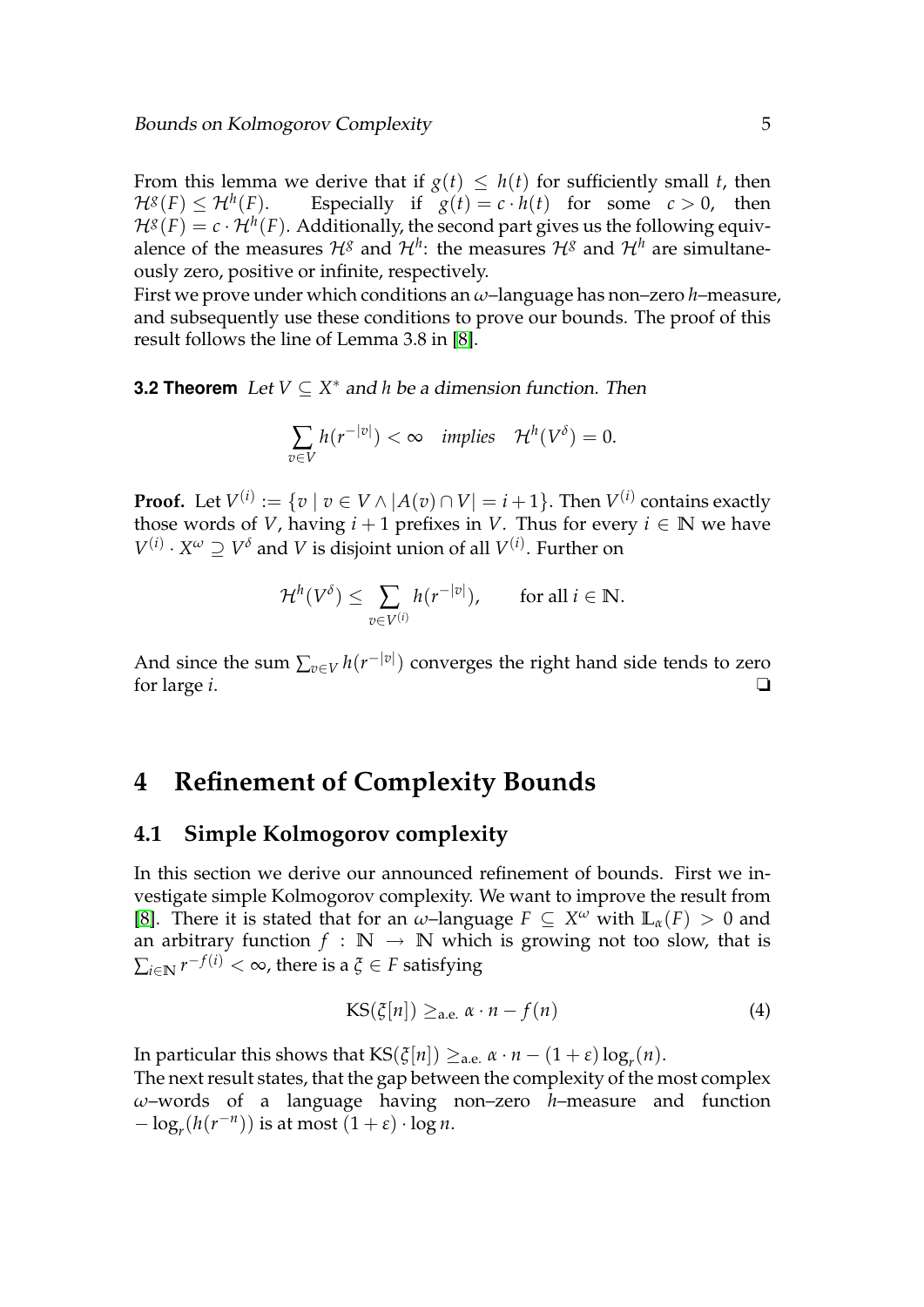#### **4.1 Theorem** (Refinement of Inequality [4\)](#page-5-2)

Let  $F \subseteq X^\omega$  and  $f : \mathbb{N} \to \mathbb{N}$  an arbitrary function satisfying  $\sum_{i \in \mathbb{N}} r^{-f(i)} < \infty$ . Then  $\mathcal{H}^h(F) > 0$  implies

$$
\exists \xi(\xi \in F \land \text{KS}(\xi[n]) \geq_{\text{a.e.}} -\log_r(h(r^{-n})) - f(n)
$$

**Proof.** Define the set of all *ω*–words with high (conditional) complexity with respect to dimension–function *h* and function *f* as

$$
E(h,f) := \{ \xi \mid \text{KS}(\xi[n] \mid n) \geq_{\text{a.e.}} -\log_r(h(r^{-n})) - f(n) \}.
$$

Its complement consists of all *ω*–words having at least infinitely many prefixes *w* with complexity less than  $-\log_r(h(r^{-|w|})) - f(|w|)$ . Thus this complement is the *δ*-limit of the set  $V := \{v \mid \text{KS}(v \mid |v|) < -\log_r(h(r^{-n})) - f(n)\}.$  Counting the number of elements of a fixed length *n* in this set gives us an estimate  $\int \int f(x) \, dx = \left| \{ w \mid |w| = n \wedge \text{KS}(w \mid n) \right| \leq -\log_r(\tilde{h}(r^{-n})) - f(n) \} \right| \leq$  $r^{-\log_r(h(r^{-n}))-f(n)}$ . In order to utilise Lemma [3.2](#page-5-3) we consider the following sum:

<span id="page-6-0"></span>
$$
\sum_{v \in V} h(r^{-|v|}) = \sum_{i \in \mathbb{N}} |V \cap X^n| \cdot h(r^{-i})
$$
\n
$$
\leq \sum_{i \in \mathbb{N}} r^{-\log_r(h(r^{-i})) - f(i)} \cdot h(r^{-i}) = \sum_{i \in \mathbb{N}} r^{-f(i)} \tag{5}
$$

Due to our assumed properties of *f* the sum [\(5\)](#page-6-0) is finite. Thus Lemma [3.2](#page-5-3)  ${\mathcal H}^h(V^{\delta}) = {\mathcal H}^h(X^{\omega} \setminus E(h,f)) = 0.$  Hence  ${\mathcal H}^h(F) = {\mathcal H}^h(F \cap E(h,f)),$  for any  $\omega$ –language  $F \subseteq X^\omega$ . This gives us  $F \cap E(h,f) \neq \varnothing$ , whenever  $\mathcal{H}^h(F) > 0$ , which proves our theorem. <br>□

Consider an  $\omega$ -language *F* with  $\mathbb{L}_{\alpha}(F) = \infty$  and  $\mathbb{L}_{\alpha'}(F) = 0$ , for any  $\alpha' > \alpha$ . Thus there exists a  $\xi \in F$  fulfilling Inequality [4,](#page-5-2) that is  $K(\xi[n]) \geq_{\text{a.e.}} \alpha \cdot n - f(n)$ . Now take *h* as a function converging faster to zero than *r* −*α*·*n* satisfying  $\mathcal{H}^{h}(F)>0$  and

$$
\forall \varepsilon > 0 \qquad r^{-\alpha \cdot n} > h(r^{-n}) > r^{-(\alpha + \varepsilon) \cdot n}
$$

for all  $n > n_0$  and some  $n_0 \in \mathbb{N}$ . Then our refined bound states there is a  $\xi \in F$ with  $K(\xi[n]) \geq_{a.e.} -\log h(r^{-n}) - f(n) > \alpha \cdot n - f(n)$ . Thus the bound has been raised.

On the other hand let  $\mathbb{L}_{\alpha}(F) = 0$  and  $\mathbb{L}_{\alpha'}(F) = \infty$ , for any  $\alpha' < \alpha$ . Thus for any *ε* > 0 there is *ξ* ∈ *F* with *K*(*ξ*[*n*]) ≥<sub>a.e.</sub> ( $α − ε$ ) ·  $n - f(n)$ . Now let *h* be again a dimension–function fulfilling

$$
\forall \varepsilon > 0 \qquad r^{-(\alpha - \varepsilon) \cdot n} > h(r^{-n}) > r^{-\alpha \cdot n}
$$

and  $\mathcal{H}^h(F) > 0$ . As above we can now raise the bound from  $(\alpha - \varepsilon) \cdot n - f(n)$  $\frac{1}{b} \cos h(r^{-n}) - f(n).$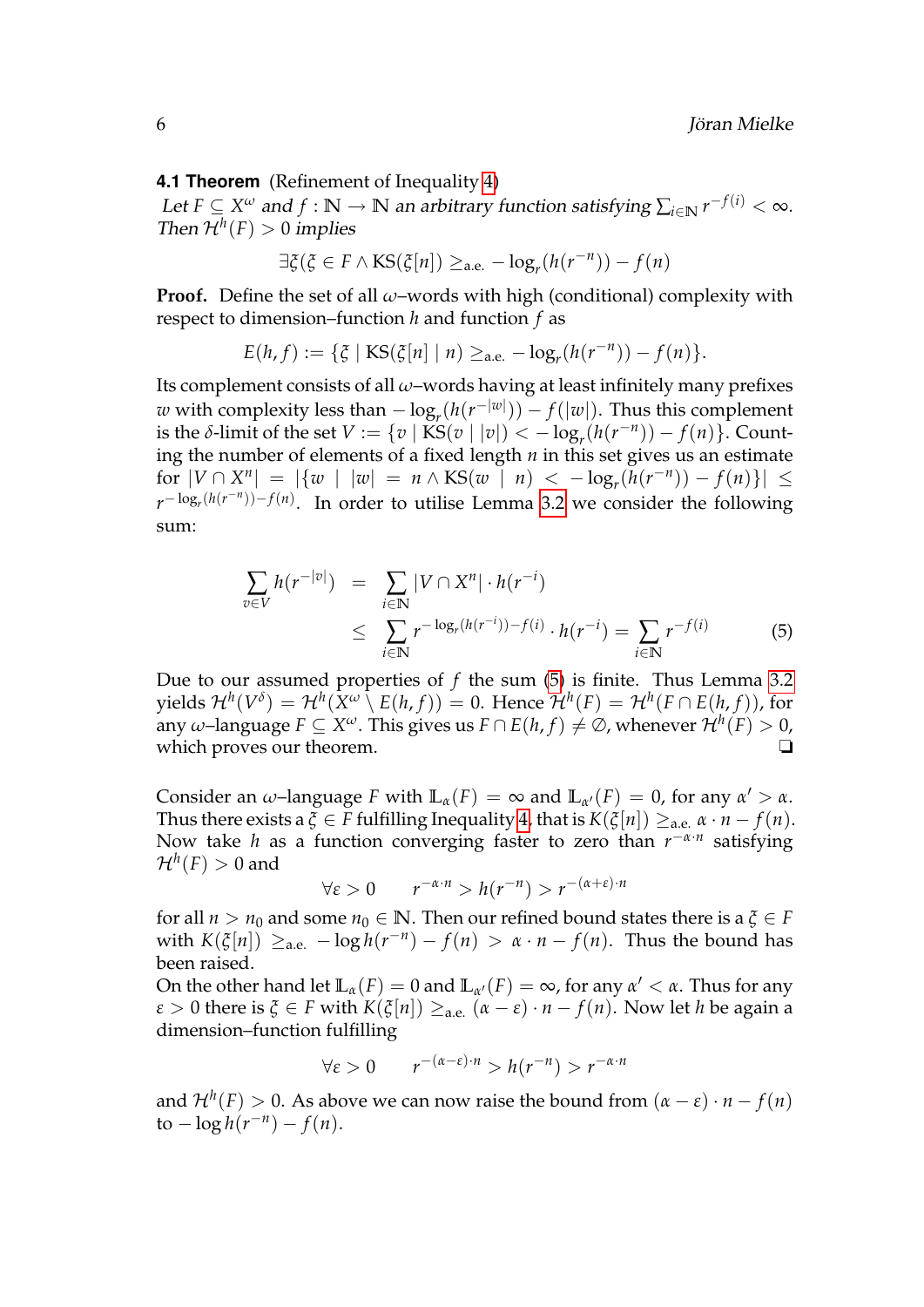**4.1 Example** Let  $X = \{a, b\}$ ,  $F := \{a, b\} \cdot \prod_{i=0}^{\infty} (\{a, b\}^{2^{i}-1} \cdot a)$  and  $f$  with  $\sum_{i\in\mathbb{N}} r^{-f(i)} < \infty$  fixed. One can show that  $\mathbb{L}_1(F) = 0$  and  $\mathbb{L}_{1-\varepsilon}(F) = \infty$ , for any  $\varepsilon > 0$ . Thus there is a  $\xi \in F$  such that for any  $\varepsilon > 0$ 

$$
KS(\xi[n]) \geq_{\text{a.e.}} (1-\varepsilon) \cdot n - f(n)
$$

Now consider the dimension function  $h(r^{-|w|}) = r^{-|w|} \cdot |w|.$  The *h*–measure of *F* is  $\mathcal{H}^h(F) = 1$ . Hence by Theorem [4](#page-5-2) there is a  $\xi \in F$  such that

$$
KS(\xi[n]) \geq_{\text{a.e.}} -\log(r^{-n} \cdot n) - f(n) = n - \log n - f(n).
$$

This bound is almost everywhere strictly greater than  $(1 - \varepsilon) \cdot n - f(n)$ .

If  $0 < L_{\alpha}(F) < \infty$  Theorem [4.1](#page-5-4) yields no improvement. This can be seen by Lemma [3.1.](#page-4-2)

In the proof of Theorem [4.1](#page-5-4) we have shown that the measure of the set of *ω*–words of low conditional complexity is zero. Thus we can formulate a similar result for conditional complexity.

**4.2 Corollary** Let  $F \subseteq X^\omega$  ,  $\mathcal{H}^h(F) > 0$  and  $f : \mathbb{N} \to \mathbb{N}$  an arbitrary function satisfying  $\sum_{i\in\mathbb{N}} r^{-f(i)} < \infty$ . Then there is a  $\xi \in F$  satisfying  $\text{KS}(\xi[n] \mid n) \geq -\log_r(h(r^{-n})) - f(n)$  for almost every  $n \in \mathbb{N}$ .

#### <span id="page-7-0"></span>**4.2 Prefix complexity**

Due to the fact that the domains of prefix functions have to be prefix–codes, the prefix–complexity of a *ω*–word is higher than its simple or conditional complexity. The known bound in Equation [6](#page-7-1) is taken from [\[1\]](#page-10-4). Again, let  $F \subseteq X^\omega$  an  $\omega$ –language having  $\mathbb{L}_{\alpha}(F) > 0$  and  $c > 0$  an arbitrary constant. Then there is a  $\xi \in \mathbb{N}$  satisfying

<span id="page-7-1"></span>
$$
KP(\xi[0\ldots n]) \geq_{a.e.} \alpha \cdot n - c \tag{6}
$$

To refine this bound for prefix complexity we take an approach similar to the one for simple complexity. Here again we replace the linear function *α* · *n* by  $-\log_r(h(r^{-n})).$ 

<span id="page-7-2"></span>**4.3 Theorem** (Refinement of Inequality [6\)](#page-7-1)

Let  $F \subseteq X^{\omega}$ ,  $\mathcal{H}^h(F) > 0$  and  $c > 0$  a constant. Then there is a  $\xi \in F$  fulfilling  $\text{KP}(\xi[0 \dots n]) \geq_{a.e.} -\log_r(h(r^{-n})) - c.$ 

**Proof.** We prove this by showing that the set of  $\omega$ –words having infinitely many prefixes of lower complexity is a  $\mathcal{H}^h$ –null set. We consider this set as the union of  $\delta$ -limits of the sets  $W_c = \{w \mid \text{KP}(w) \leq -\log(h(r^{-|w|})) + c\},$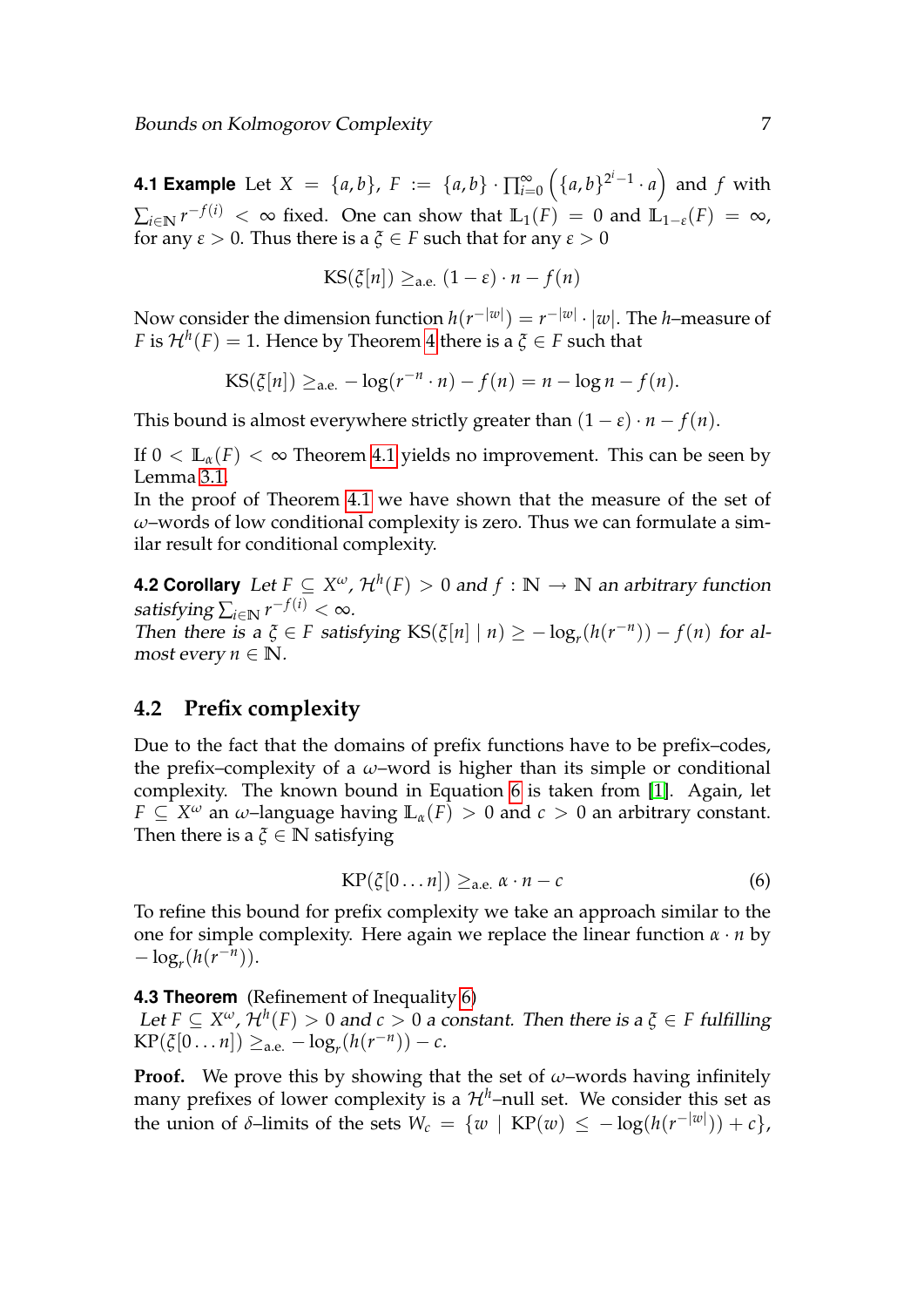depending on the constant  $c \in \mathbb{N}$ . In order to utilise Lemma [3.2](#page-5-3) again we estimate the following bound

$$
1 > \sum_{w \in X^*} r^{-\text{KP}(w)} > \sum_{w \in W_c} r^{-\text{KP}(w)} \ge \sum_{w \in W_c} r^{-c} \cdot r^{\log h(r^{-|w|})} \ge r^{-c} \cdot \sum_{w \in W_c} h(r^{-|w|})
$$

The first part is known as Kraft's inequality. Since *c* is a constant we have  $\sum_{w \in W_c} h(r^{-|w|}) < \infty$ , thus Lemma [3.2](#page-5-3) yields  $\mathcal{H}^h(W_c^{\delta}) = 0$ , for arbitrary  $c \in \mathbb{N}.$ Now from  $\mathcal{H}^h(F) > 0$  it follows that  $F \setminus \bigcup_{c \in \mathbb{N}} W_c^{\delta} \neq \varnothing$ , which in turn shows our assertion. ❏

The same arguments as for simple complexity prove that we achieved a refinement of Inequality [6.](#page-7-1) A similar result for computable functions *h* is proved in [\[6,](#page-10-7) Theorem 2.6]. Analysing the proof of Theorem [4.3](#page-7-2) it yields the following.

<span id="page-8-2"></span>**4.4 Theorem**  $\,$  Let  $F \subseteq X^\omega$  and  $\mathcal{H}^h(F) > 0.$  Then it holds

1. 
$$
\mathcal{H}^h\left(\bigcup_{c\in\mathbb{N}}\{\xi \mid \text{KP}(\xi[0\ldots n])\leq_{i.o.}-\log(h(r^{-|w|}))-c\}\right)=0
$$

2. There is  $a \xi \in F$ , such that

$$
\lim_{n\to\infty}\text{KP}(\xi[0\ldots n]) - (-\log(h(r^{-|w|}))) = \infty
$$

#### <span id="page-8-0"></span>**4.3 A priori complexity**

The last complexity we investigate is a priori complexity. It is known from [\[4\]](#page-10-0) and [\[9\]](#page-10-6) that a priori complexity is upper bounded by prefix complexity but incomparable to simple complexity. The result we show states that *ω*–languages *F* having positive  $\mathcal{H}^h$ –measure contain *ω*–words of complexity at least  $-\log_r(h(r^{-n}))$  up to a constant dependent on  $\mathcal{H}^h(F)$ .

**4.5 Theorem** Let  $F \subseteq X^\omega$  and  $\mathcal{H}^h$ Then for any constant  $c > -\log \mathcal{H}^h(F)^1$  $c > -\log \mathcal{H}^h(F)^1$  there is a  $\xi \in F$  such that

$$
KA(\xi[0\ldots n]) \geq_{a.e.} -log_r(h(r^{-n})) - c.
$$

**Proof.** As in the proof of Theorem [4.1](#page-5-4) we define the set of *ω*–words not fulfilling the asserted inequality as the *δ*-limit of  $W_c = \{w \mid \text{KA}(w) \leq -\log(h(r^{-n})) - c\}$ . By  $V_m$  we denote those words of  $W_c$ having at least length *m*

$$
V_m = \{w \mid |w| \ge m \land \text{KA}(w) \le -\log(h(r^{-|w|})) - c\}
$$

<span id="page-8-1"></span><sup>&</sup>lt;sup>1</sup>Here it is understood that  $-\log \infty = -\infty$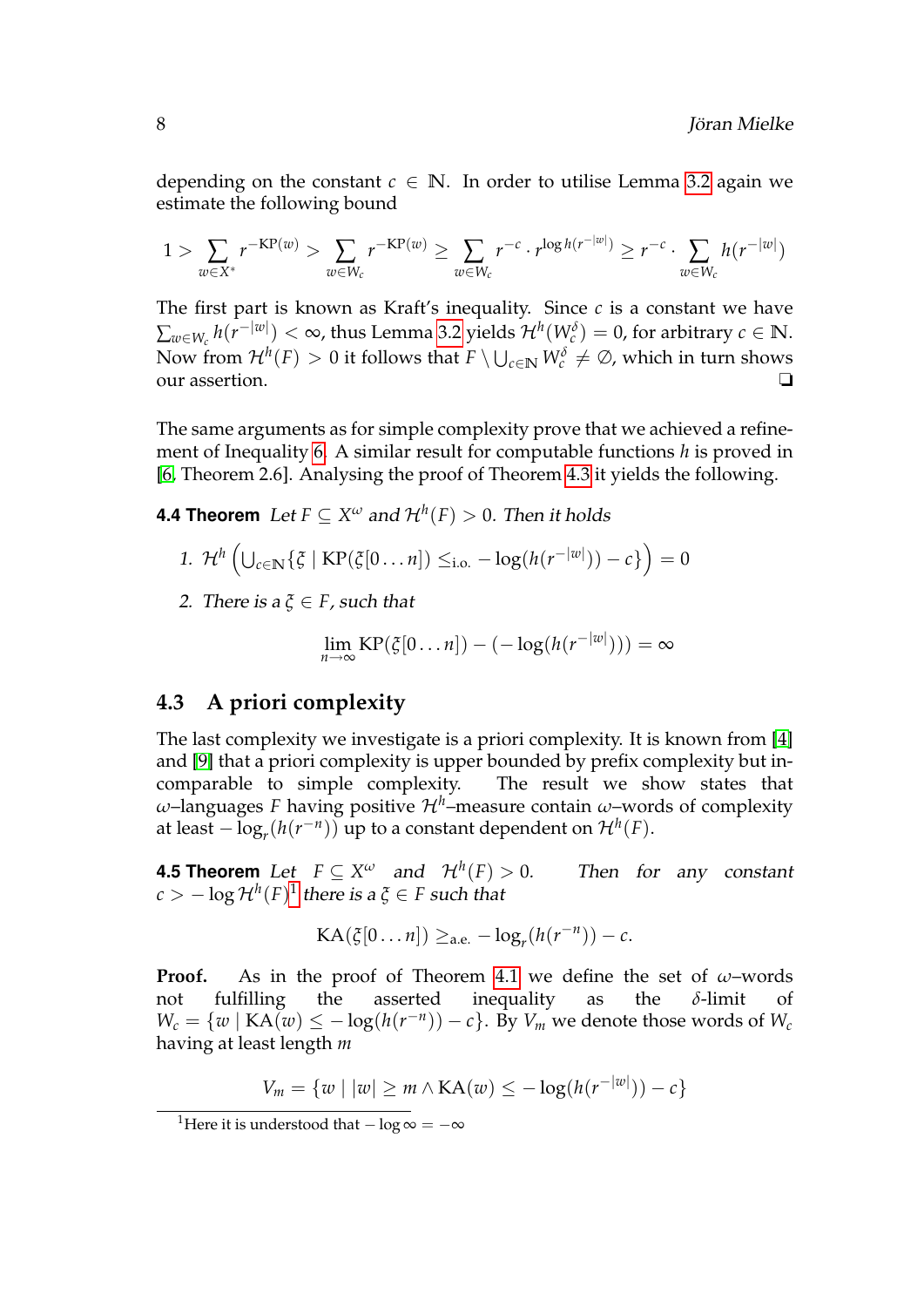Then  $V_{m+1} \subseteq V_m$ , for any  $m \in \mathbb{N}$ . Let  $\overline{V}_m$  be the set of all words in  $V_m$  which have no prefix in  $V_m$ . Then  $\overline{V}_m$  is a prefix code and  $\overline{V}_m \cdot X^\omega$  covers  $W_c^\delta$ . Using Proposition [2.1](#page-3-0) we can estimate the  $\mathcal{H}^h\text{-}\text{measure of }W_c^{\delta}$  as follows

$$
\mathcal{H}^{h}(W_{c}^{\delta}) = \lim_{n \to \infty} \inf \left\{ \sum_{v \in V} h(r^{-|v|}) \mid V \cdot X^{\omega} \supseteq W_{c} \wedge \underline{l}(V) \geq n \right\}
$$
  

$$
\leq \lim_{m \to \infty} \sum_{v \in \overline{V}_{m}} h(r^{-|v|}) = \lim_{m \to \infty} \sum_{v \in \overline{V}_{m}} r^{\log h(r^{-|v|})}
$$
  

$$
\leq \lim_{m \to \infty} \sum_{v \in \overline{V}_{m}} r^{-\text{KA}(v)-c} \leq r^{-c}
$$

Now if  $c > -\log_r \mathcal{H}^h(F)$  we have  $\mathcal{H}^h(W_c^{\delta}) \leq r^{-c} < \mathcal{H}^h(F)$ , and, consequently,  $\mathcal{H}^h(F\setminus W_c^\delta)>0.$  Thus the set  $F\setminus W_c^\delta$  is not empty, which in turn proves our assertion. ❏

Note that this result is not similar to Theorem [4.3.](#page-7-2) In contrast to prefix complexity the bound for a priori complexity is not valid for all constants. The constant depends on the  $\omega$ -language and its  $\mathcal{H}^h$ -measure. The following example states that the difference between a priori complexity and − log(*h*(*r* −|*w*| )) may not grow unboundedly.

**4.2 Example** Let  $X = \{0, 1, 2\}$  and  $F = (X \cdot 0)^{\omega}$ . Then we have  $\mathbb{L}_{\frac{1}{2}}(F) = 1$ . Consequently there is a  $\xi \in F$  such that  $\text{KA}(\xi[n]) \geq_{\text{a.e.}} \frac{1}{2}$  $\frac{1}{2} \cdot n - c$ , for arbitrary  $c > 0$ . On the other hand one can easily see that

$$
KA(x_1 0x_2 0... x_{\frac{n}{2}} 0) \leq KA(x_1 x_2 ... x_{\frac{n}{2}}) + c' \leq \frac{1}{2} \cdot n + c''.
$$
 (7)

Thus a similar result like the one in the second part of Theorem [4.4](#page-8-2) for KA is not valid.

Now let  $V = \{1, 2\}^* \cdot 0$  and  $F' = V \cdot F$ . Then *V* is a prefix code and therefore (see [\[5\]](#page-10-8))

$$
\mathbb{L}_{\frac{1}{2}}(F') = \sum_{v \in V} r^{\frac{1}{2} \cdot |v|} \cdot \mathbb{L}_{\frac{1}{2}}(F) = \sum_{v \in V} r^{\frac{1}{2} \cdot |v|} = \infty
$$

and  $\mathbb{L}_{\frac{1}{2}+\varepsilon}(F') = 0$ , for any  $\varepsilon > 0$ . Since  $\text{KA}(v \cdot \xi[n]) \leq \text{KA}(\xi[n]) + c_v$  all *ω*–words in *F*<sup>'</sup> have a linear upper a priori bound KA( $\zeta'[n]) \leq \frac{1}{2} \cdot n + c_{\zeta'}$ . This shows that even for *ω*–languages of infinite measure the linear lower bound of Theorem [4.4](#page-8-2) is, in general, not improvable.

# <span id="page-9-0"></span>**5 Conclusion**

We have seen that the known bounds of simple (conditional) and prefix complexity could be refined using a more general measure than the *α*–dimensional